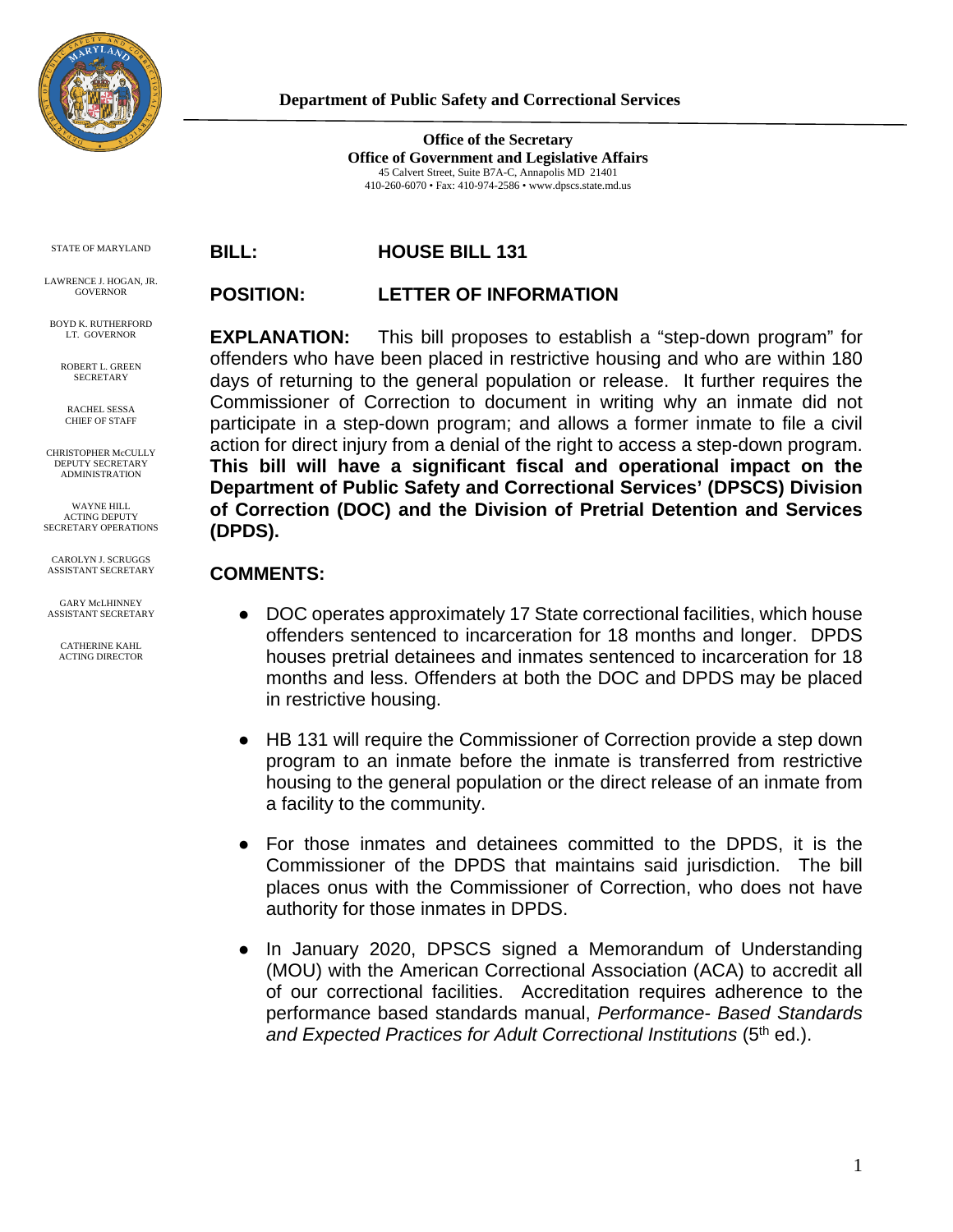**This includes comprehensive best practices concerning restrictive housing developed as the result of five years of comprehensive national research and community input. This bill would conflict with the Department's MOU and the ACA process as these performance standards evolve over time.**

- Currently, when an inmate is placed in restrictive housing for disciplinary reasons, notification as to why, for how long, and appeal rights are provided to the inmate in accordance with COMAR 12.03, *Inmate Disciplinary Process.* After placement, a multi-disciplinary team reviews the placement. For both the disciplinary placement and the administrative placement, the inmate must sign an acknowledgment of receipt of the placement authorization.
- ACA in their publication, *Performance-Based Standards and Expected Practices for Adult Correctional Institutions* (5<sup>th</sup> ed.), recommends a step down process for inmates who are returning to a general population from restrictive housing that includes a multidisciplinary approach including:
	- Pre-screening evaluation;
	- Monthly evaluations using a multidisciplinary approach to determine the inmate's compliance with program requirements;
	- Utilization of monthly evaluations to gradually increase out-of-cell time, gradually increasing group interaction, gradually increasing education and programming opportunities, and gradually increasing privileges;
	- A step down review compliance review; and,
	- A post-screening evaluation.
- The step down program stipulated under HB 131 requires that it be individualized to the needs of the inmate and involve a multidisciplinary treatment approach to include mental health practitioners and counselors, licensed social workers, activity therapists, medical staff as well as correctional staff.
- Implementation of HB 131 will require the DOC to create dedicated units at each facility operating a restrictive housing unit. The mandated services will have to be conducted either on the restrictive housing unit or at specifically designated locations within each facility capable of separating the segregated inmates from the general population to insure the safety and security of the staff, inmate, and the facility. DPDS will be required to do the same. The DOC estimates that to provide a step-down program at each of its facilities to meet the mandates under the bill cost over **\$2.7 million** in staffing.